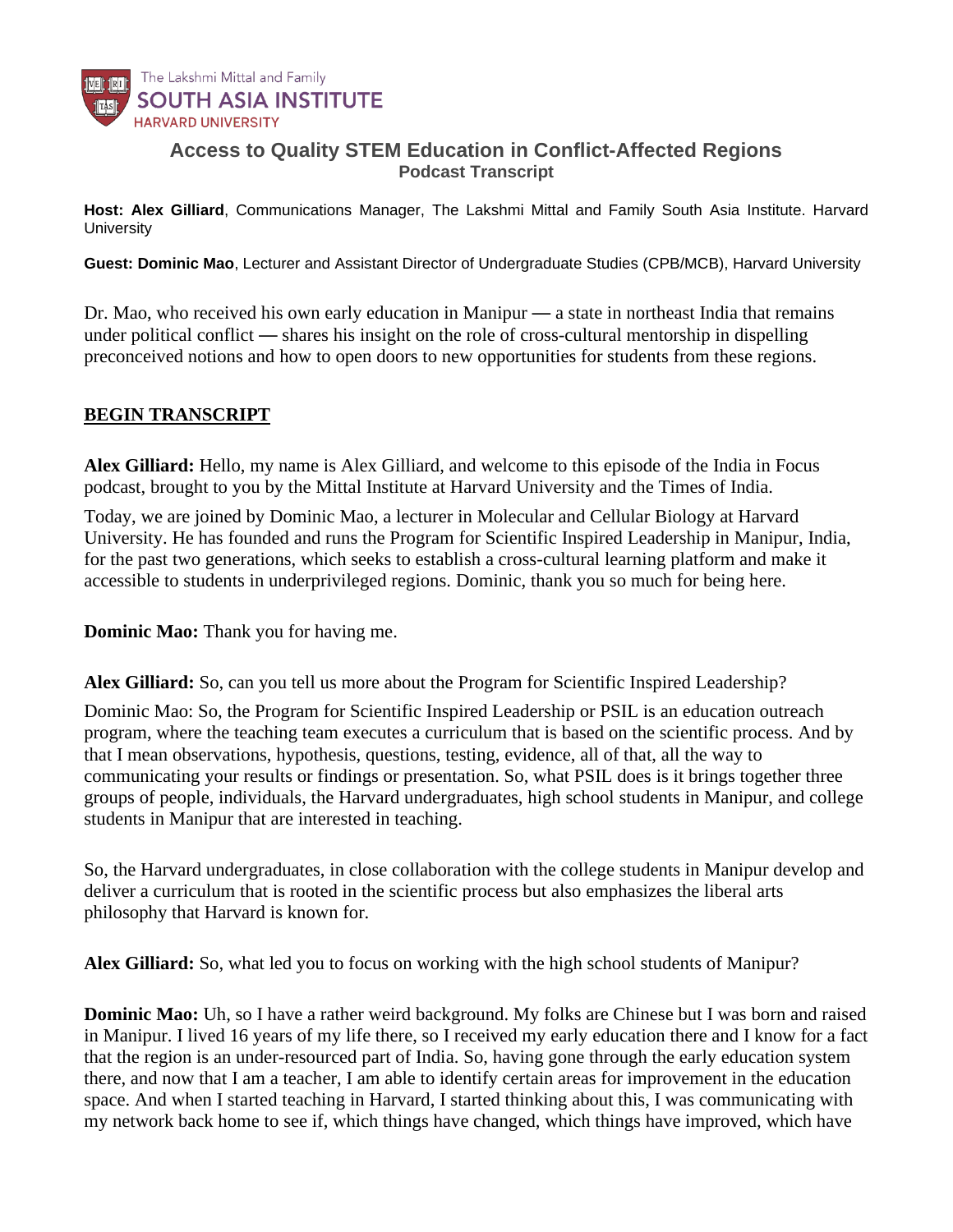worsened, and I was able to get all this information remotely.

Operationally, I can function there with relative ease because I have this extensive network of professionals having lived there for 16 years. And there's this interesting little tidbit that at our meeting of the Harvard team with the Chief Minister of Manipur, it was surprising to see that he still remembered the only Chinese Mao family from Manipur, which was my family.

So, PSIL works not just with high school students but also college students. So, like I said, these are the other group of individuals we are targeting. And this time around, PSIL 2020, we also targeted parents. So, there was a session with parents because when you talk about the education space, you have to talk about all the stakeholders and parents are a huge part of that space.

**Alex Gilliard:** So, what role do you think cross-cultural mentorship can play in helping the students of Manipur?

**Dominic Mao:** In general, cross-cultural mentorship, it exposes students to diversity in every sense, and this is great at dispelling preconceived notions about people, places, and cultures. So, let me give you a few examples.

So, some participants, these are high school students, they told me how they found the Harvard students to be great role models. The reason being, Harvard students are only a few years older than these participants. So, these are Grade 9 and 11 students that are eligible to apply for PSIL. So, the Harvard students are only a few years older and the participants told me that these Harvard students have traveled all the way to teach them, and in doing so they have helped them dispel some myths, that to be successful in life one needs to focus only on one studies, so these are some of the prevailing myths locally that if you want to succeed, you have to just stick with your books, you should not waste time on extracurriculars for example, that's another big thing that goes around.

But the Harvard team, with their diverse range of interests both inside and outside the classroom, really emphasized to the local students that how important it is to be well-rounded. On the other hand, the Harvard team commented on how resourceful the students from Manipur were and how they never complained about anything, which is not a trivial point at all.

**Alex Gilliard:** So, during this duration, what were the biggest takeaways from your experience leading this program in Manipur?

**Dominic Mao:** So, this was an assumption going in but now that we've done two rounds of this, we know for a fact that when you bring groups of students together, they will learn from each other and they will inspire each other. So, that was one big takeaway message.

One thing that we did not foresee or anticipate was this ripple effect of our efforts. For example, there was this non-profit, they don't have a non-profit status yet but in philosophy, they are a non-profit, this group called MitSna, they kickstarted into action after hearing about PSIL from the TV interview that I did back in January 2019, and these are a group of students who lead education efforts in the state. They make educational videos, some of their videos are, I think their videos collectively have around 8 million views, last time I checked, for sessions. So, they invited me to do a talk with them and I was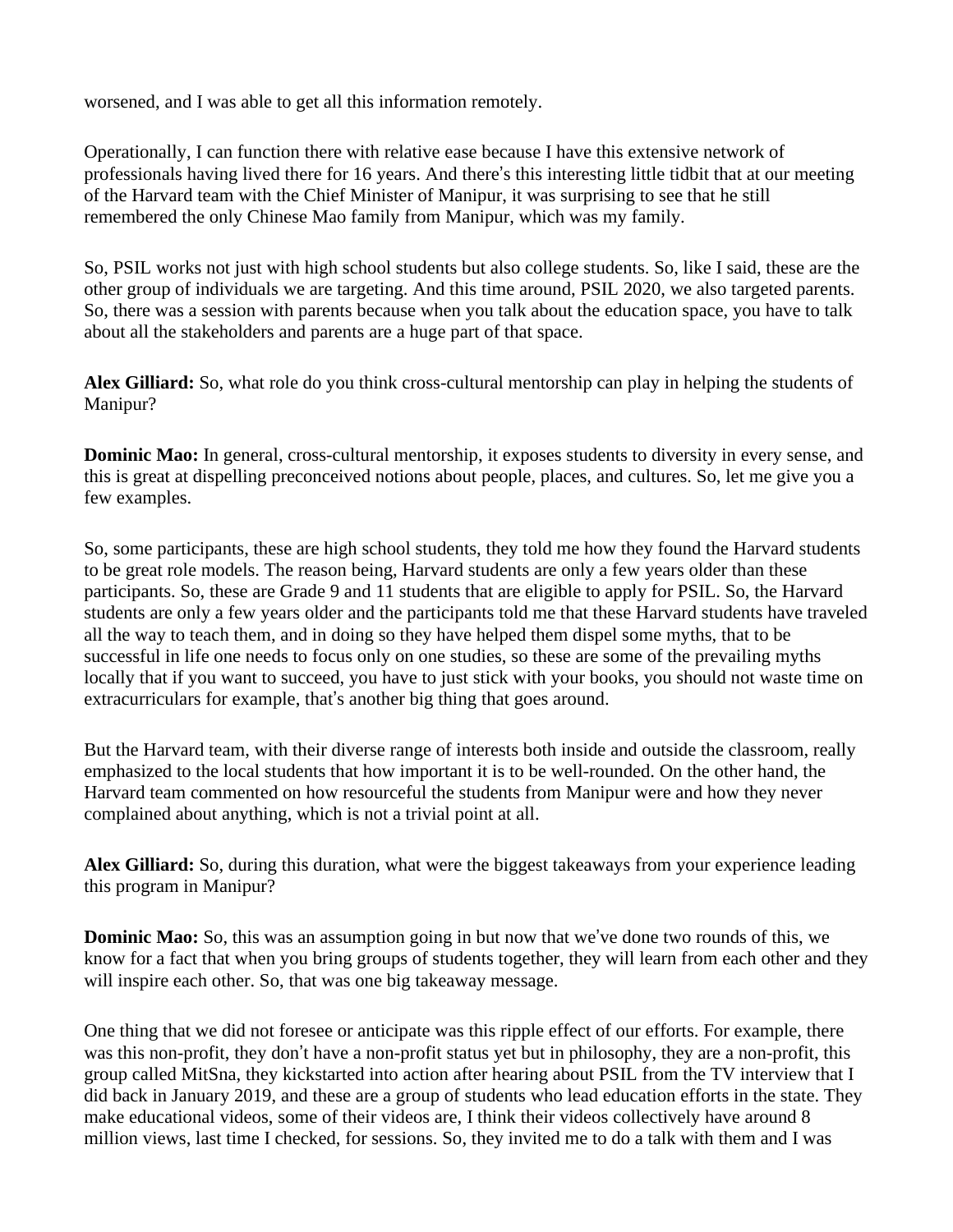very surprised when I learned that they got into action after hearing the interview and essentially, you never know what other effects you have, whatever efforts you put in, there will be these ripple effects of those efforts. And then of course students are the same everywhere, whether it is highly resourced places like Harvard or under-resourced places like Manipur, the students are the same. They are very curious, they're eager to learn and they're full of energy.

**Alex Gilliard:** So, one question that I had as you were speaking about this is, those students that you were working within Manipur in this iteration, were any of them the same as the last time?

**Dominic Mao:** No. So, we want to maximize the number of students that we are able to reach and so the students are, the participants are allowed to participate only once. It's also a logistical thing, I mean, the 10th and the 12th grades, there are these huge state exams that everybody just stays at home and studies for. So, that's the reason we have only 9 to 11-grade students that are able to participate because we don't want to distract the 10th and 12th-grade students from their exams. We had one participant from last year that we brought on this time on the staff. So, she was able to experience both sides of PSIL.

**Alex Gilliard:** So then, from what you've observed through the program, what institutional changes do you feel are necessary to improve or change the education system in India?

**Dominic Mao:** Right. So, currently, there's still a huge focus on exams. Families pay a ton of money for what they call a private tuition, so this is tutoring aside of your school hours. So, basically it's just tons and tons of class time, which is focused on scoring well on exams. So, that needs to be evaluated because the value of those exams, how well do they evaluate students, things like that. Then there is this trifurcation of three streams: the Sciences, Arts, and Commerce, and this happens right after 10th grade. That needs to be seriously evaluated, for example, I've always loved poetry but it was not possible for me to explore it as a student because I was a science student, and the same for history. Once, you are dedicated to a stream and 10th grade you're talking about somebody who's 15 or 16, you cannot do anything else so you're dedicated to that stream. Somebody who picks arts for example can never become a doctor. So, the decision you make when you're 15, it's just not fair, it's not practical. I think there should be more focus on active application-based learning, all of these transferable skills, group learning.

Most of the students that we have taught so far, which is over close to 200, so about 150, not a single student said that they have done group work before. So, group work was a new concept for them and it makes sense because the schools are so focused on preparing the students for the exams, they don't have time for anything else, right. Of course, my message to the students, the schools would be not to wait for the system to change, right, they need to prepare the students for certainly for the impending exams but they should also bear the responsibility of preparing the students for life. So, they need to equip them with transferable skills, which the exams don't necessarily do.

**Alex Gilliard:** And so, that's what a lot of these courses at the Harvard students routine create a very diverse set of topics that they bring into the classroom.

**Dominic Mao:** That's right, we focus not only on the science content but we focus on critical thinking skills, we focus on all of the soft skills, what people call soft skills.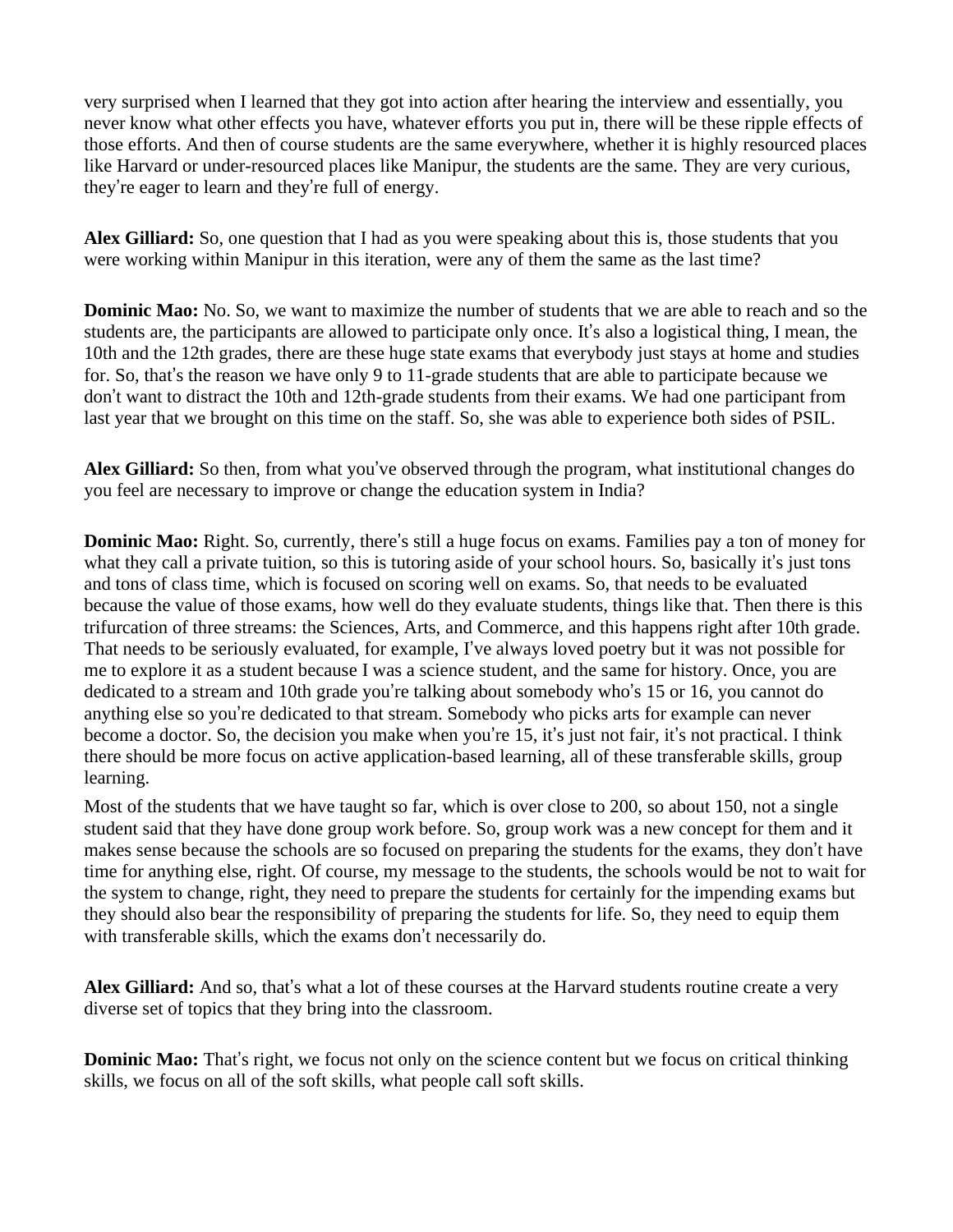**Alex Gilliard:** So, how do you envision the program can be implemented in other areas throughout India?

**Dominic Mao:** So, while developing the curriculum and the program itself, we actively made sure that we do not require a whole lot of stuff to run the program. So, for the past two years, we needed only a classroom for every Harvard teachers' lab. So, every Harvard teacher will get about 15 students, a space to hold their section and then auditorium with a projector, where everyone gets together and the Harvard teachers are able to deliver their specific topics, modules.

And push comes to shove, we can even do away with the projector. Of course, projectors are easy to acquire and they do make things easier. So, for one of the lab exercises on nurturing discovery, we gave each student a foldscope, which is this paper microscope that has a resolution power of two microns and it costs less than two dollars. So, when we developed a program and a curriculum, we were very mindful of it being able to scale up easily and also being able to be appropriated by any school or any tuition that wants to run the program.

So, that said, all you need to run the program is a group of enthusiastic people and it can be done. So, we welcome anybody to reach out to us and we'll be happy to share the curriculum, we'll be happy to share all the resources that we have. In terms of us expanding, there are, we've done two rounds of PSIL, the second one was, it had significant improvements compared to the first one. So, although there's more room for speaking, at this point, I think we have a pretty good model of operating. If we have to expand, we can go in many different directions, we could expand in terms of multiple sites and I am speaking with the Telangana government at the moment for the state to be a potential site and the other way to expand would be to increase the duration. So, now we have four to five days in January but we could think about an eight-week program in the summer or something like that.

**Alex Gilliard:** So, what did you change between the first iteration and the second? Anything significant?

**Dominic Mao:** Operationally, yes. We made the second iteration a residential program. So, the first time around, we only had 10 AM to 4 PM every day. So, for the second, what we found that structure, we found it to be pretty limiting because we get the students only for that short duration. We are not able to do much, so we made it into a residential program so that the Harvard students and the participants all lived on the same campus and we were able to go from 8 AM to 9 PM. So, we were able to do a whole lot, the students could really dive deep into their group work. So, last year we would give these group exercises but then they would just, they would depart for their homes at the end of the day, so by making it a residential program, we were really able to make the curriculum more rigorous, we were able to do more things with the students. And one thing that we couldn't do the first time around that we did the second time around was to give the students the opportunity for multiple iterations of a particular thing. So, that's when we heard a lot of the students that participated in the first round tell us, they said by the time we got what we were supposed to do, it already ended and so they had a lot of heartburn and they said 'Oh, if we could do this again then they would really participate.' And so, this time around we could see whenever we repeated certain things, then we'd get more and more of participation from the students.

**Alex Gilliard:** So, then what do you see is the future of the program moving forward?